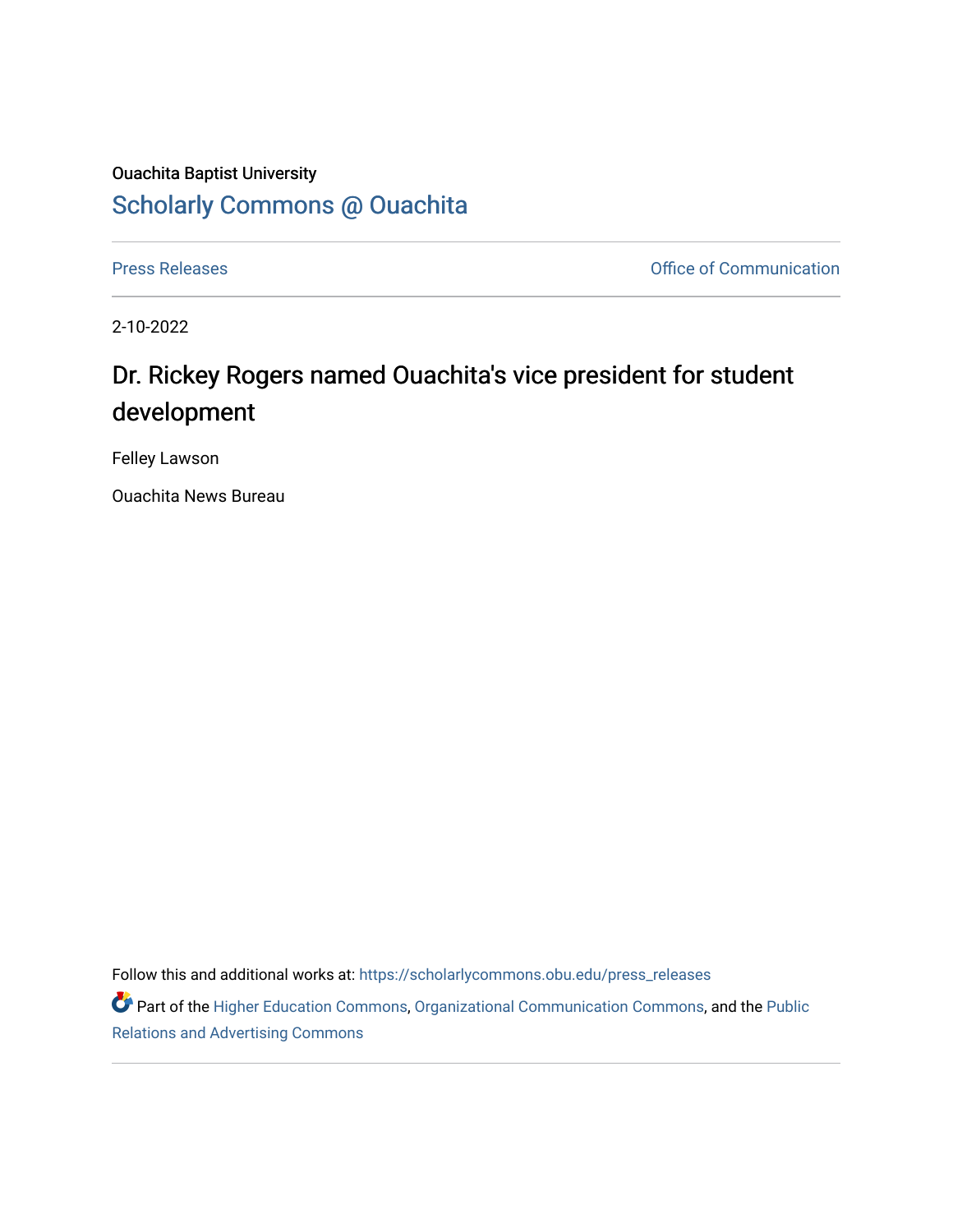## **BAPTIST UNIVERSI**



For immediate release **Dr. Rickey Rogers named Ouachita's vice president for student development** *By Felley Lawson* February 10, 2022 For more information, contact Ouachita's news bureau at [newsbureau@obu.edu](mailto:newsbureau@obu.edu) or (870) 245-5208

ARKADELPHIA, Ark.—Dr. Rickey Rogers has been named vice president for student development at Ouachita Baptist University, effective June 1.

Rogers has served as dean of students and director of residence life at Ouachita since 2017. When he takes on his new role, he will succeed Dr. Wesley Kluck. Although Kluck is stepping down as vice president for student development, he will continue to serve Ouachita as university physician.

"In our search for the next chief student development officer, Dr. Rogers distinguished himself from other candidates," said Dr. Ben Sells, Ouachita president. "He has strong support from Ouachita colleagues and students, and high recommendations from student development leaders in Christian higher education."

Sells added, "Dr. Rogers is part of the retention leadership group that's been key to the university marking its highest recorded graduation rate, adding to our institutional momentum."



*Photo 1*: Dr. Rickey Rogers